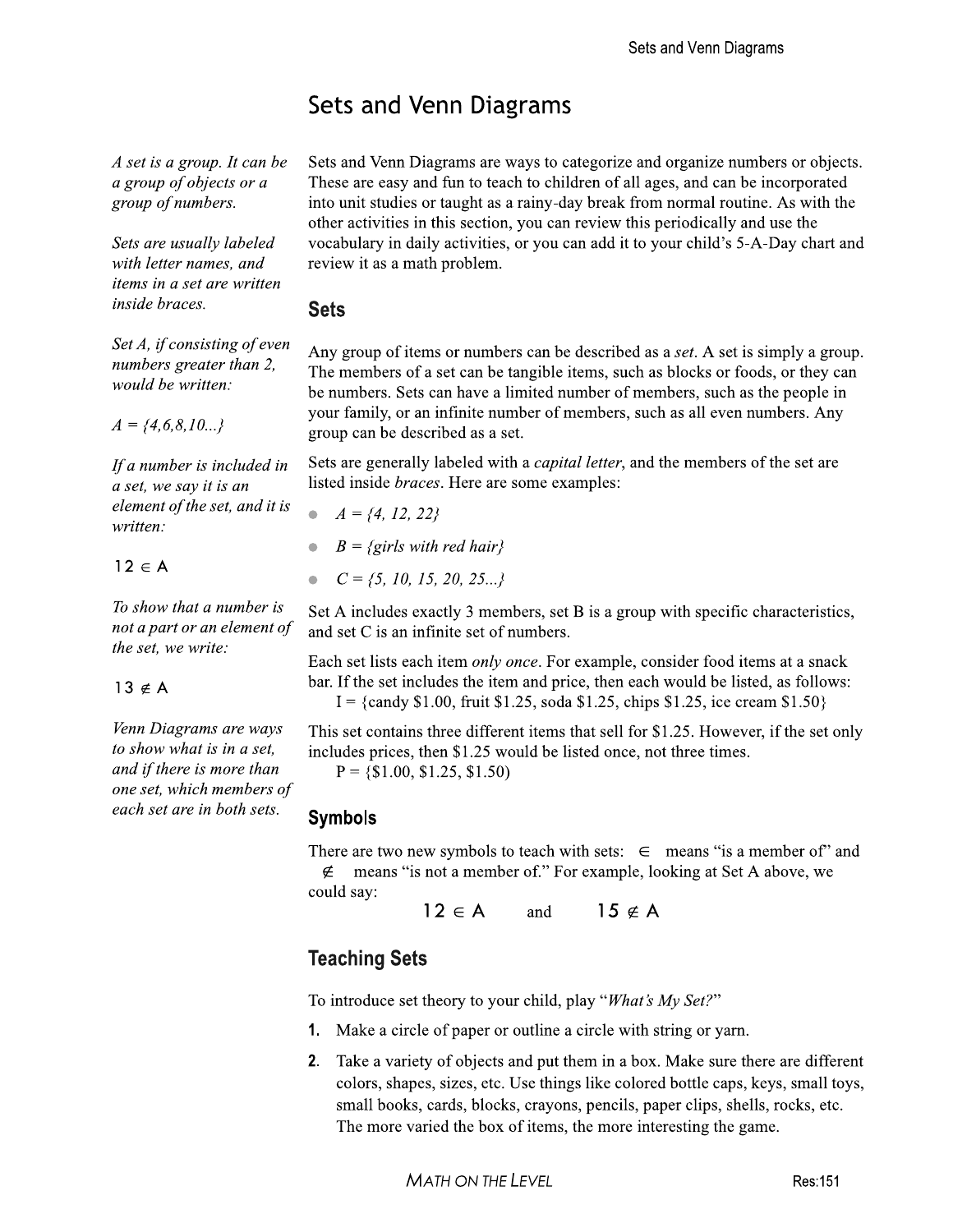- **3.** Think of a characteristic, such as *red*. Find a red object and put it inside the circle, but do not tell your child why you chose that object. Say, "This is a member of my set."
- 4. Choose an object that is not red, put it outside the circle, and say, "This is not a member of my set."
- **5.** Repeat with 2 or 3 more objects, putting all red objects inside the set and all not-red objects outside the set. Then pick up an object and say, "Is this a member of my set?" The object of the game is for the child to discover the *rule* that determines if an object is a member of the set.

Colors are an easy way to start this game, and children can usually figure out the color pattern. Some other ways to group items could be:

- $Size large$ , small, thick, thin, tall, short
- Texture smooth, bumpy, rough  $\bullet$
- Function toys, things to write with, things that are usually thrown away  $\bullet$
- Shape round, square, flat sides, curved  $\bullet$
- Combinations red toys, smooth round items  $\blacksquare$

One variation on the *What's My Set* game is for you to decide on the rule and then have your child pick an object from the box and put it in the circle. You then respond with, "Yes, that is a member of my set," or "No, that is not a member of my set." When your child can correctly place objects inside or outside the set, ask for the rule.

This can also be played without physical items. In the car, for example, you might say, "I have a set." Have your child name something and you say whether or not it is a member of your set. Be aware that this is a challenging concept, and it may be too hard for young children. For young ones, keep to items that they can see in the car.

## **Vocabulary**

As you play the *What's My Set* game or talk about sets, be sure to use the correct vocabulary. The terms *set* and *member* are important for your child to understand.

After your child can identify sets with physical items, show him or her the written symbols. Then you can play "What's My Set?" with written symbols instead of physical items. For example, choose Set S to be the multiples of 3 between 1 and 100 and write it down, but don't show your child. Have him or her guess numbers and you write whether or not the number is in your set:

| Guess: 7          | Write: $7 \notin A$   |
|-------------------|-----------------------|
| Guess: 90         | Write: $90 \in A$     |
| Guess: 57         | Write $57 \in A$      |
| <b>Guess: 102</b> | Write: $102 \notin A$ |

When your child can correctly write the set,  $S = \{3, 6, 9, 12 \ldots 99\}$ , the game ends.